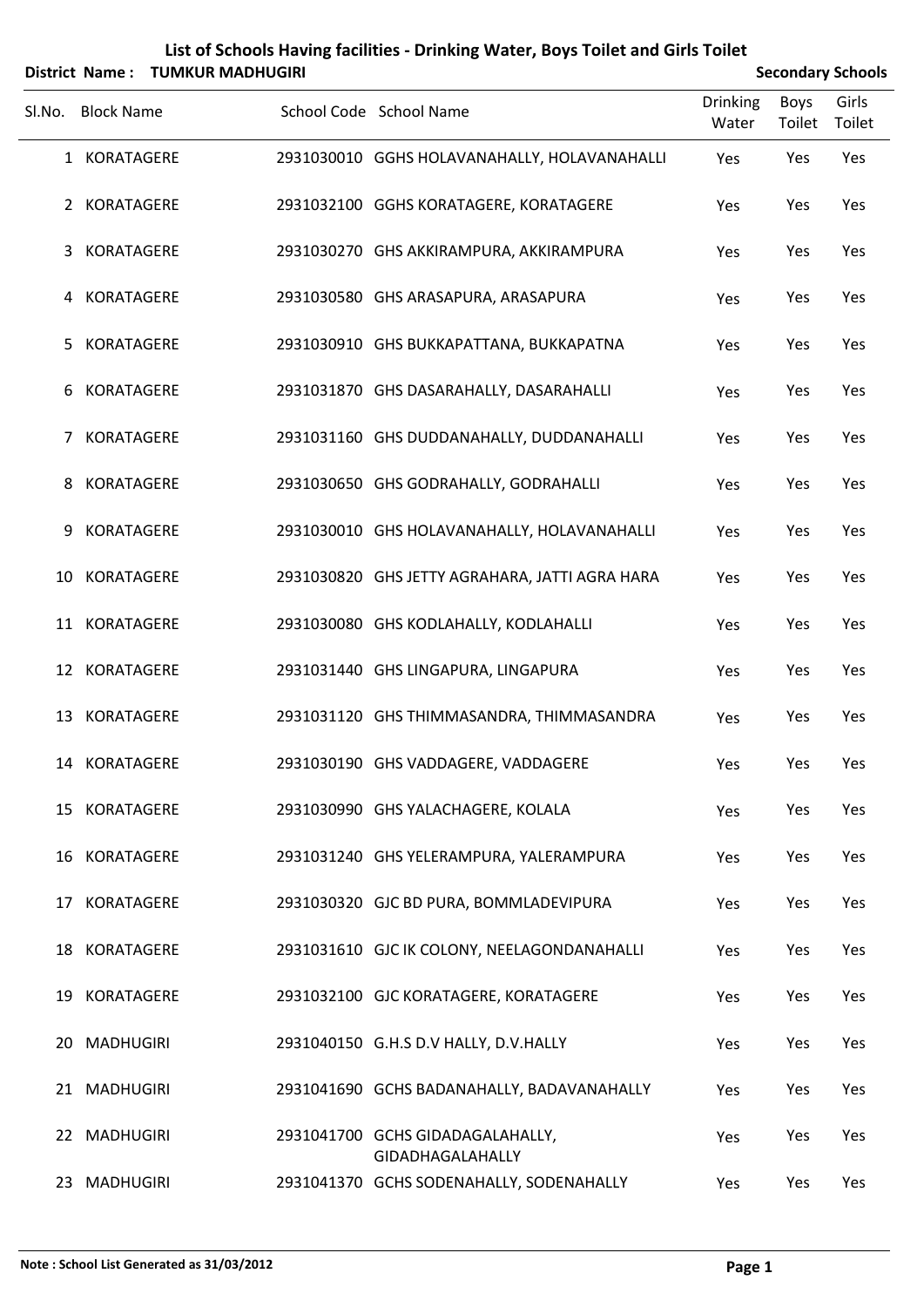|     |                   | District Name: TUMKUR MADHUGIRI |                                                          |                          |                | <b>Secondary Schools</b> |
|-----|-------------------|---------------------------------|----------------------------------------------------------|--------------------------|----------------|--------------------------|
|     | Sl.No. Block Name |                                 | School Code School Name                                  | <b>Drinking</b><br>Water | Boys<br>Toilet | Girls<br>Toilet          |
|     | 24 MADHUGIRI      |                                 | 2931040930 GHS BEDATTUR, BEDATHUR                        | Yes                      | Yes            | Yes                      |
|     | 25 MADHUGIRI      |                                 | 2931042400 GHS CHIKKAMALUR, CHIKKAMALUR                  | Yes                      | Yes            | Yes                      |
|     | 26 MADHUGIRI      |                                 | 2931040750 GHS CHINNENAHALLY, CHINNENAHALLY              | Yes                      | Yes            | Yes                      |
| 27  | <b>MADHUGIRI</b>  |                                 | 2931041500 GHS DABBEGATTA, DABBEGATTA                    | Yes                      | Yes            | Yes                      |
|     | 28 MADHUGIRI      |                                 | 2931040420 GHS GARANI, GARANI                            | Yes                      | Yes            | Yes                      |
|     | 29 MADHUGIRI      |                                 | 2931042530 GHS GUNDAGALLU, GUNDAGALLU                    | Yes                      | Yes            | Yes                      |
| 30  | <b>MADHUGIRI</b>  |                                 | 2931041420 GHS HANUMANAHALLY, HANUMANAHALLY              | Yes                      | Yes            | Yes                      |
|     | 31 MADHUGIRI      |                                 | 2931040890 GHS HANUMANTAPURA,<br><b>HANUMANTHAPURA</b>   | Yes                      | Yes            | Yes                      |
|     | 32 MADHUGIRI      |                                 | 2931042230 GHS KADAGATTUR, KADAGATHUR                    | Yes                      | Yes            | Yes                      |
|     | 33 MADHUGIRI      |                                 | 2931041190 GHS KOTAGRLAHALLY, KOTAGARLAHALLY             | Yes                      | Yes            | Yes                      |
|     | 34 MADHUGIRI      |                                 | 2931042590 GHS MADHUGIRI, MADHUGIRI WARD1                | Yes                      | Yes            | Yes                      |
|     | 35 MADHUGIRI      |                                 | 2931041080 GHS MALLANAYKANAHALLY,<br>MALLANAYAKANA HALLY | Yes                      | Yes            | Yes                      |
| 36  | <b>MADHUGIRI</b>  |                                 | 2931040860 GHS MIDIGESHI, MEDIGESI                       | Yes                      | Yes            | Yes                      |
|     | 37 MADHUGIRI      |                                 | 2931041350 GHS SHIVANAGERE, SHIVANAGERE                  | Yes                      | Yes            | Yes                      |
|     | 38 MADHUGIRI      |                                 | 2931042370 GHS SUDDEKUNTE, SUDDEKUNTE                    | Yes                      | Yes            | Yes                      |
| 39  | <b>MADHUGIRI</b>  |                                 | 2931040620 GHS THONDOTI, THONDOTI                        | Yes                      | Yes            | Yes                      |
| 40. | <b>MADHUGIRI</b>  |                                 | 2931042270 GHS YAKARLAHALLY, YAKARLAHALLY                | Yes                      | Yes            | Yes                      |
|     | 41 MADHUGIRI      |                                 | 2931042120 GJC BYALYA, BYALYA                            | Yes                      | Yes            | Yes                      |
|     | 42 MADHUGIRI      |                                 | 2931040600 GJC I.D.HALLY, I.D.HALLY                      | Yes                      | Yes            | Yes                      |
| 43. | <b>MADHUGIRI</b>  |                                 | 2931041910 GJC KODLAPURA, KODLAPURA                      | Yes                      | Yes            | Yes                      |
| 44  | <b>MADHUGIRI</b>  |                                 | 2931042590 GJC MADHUGIRI, MADHUGIRI WARD1                | Yes                      | Yes            | Yes                      |
| 45  | <b>MADHUGIRI</b>  |                                 | 2931041900 GJC PURAVARA, PURAVARA                        | Yes                      | Yes            | Yes                      |
|     | 46 MADHUGIRI      |                                 | 2931042080 UHS(RMSA)KONDAVADI, KONDAVADI                 | Yes                      | Yes            | Yes                      |

## **List of Schools Having facilities ‐ Drinking Water, Boys Toilet and Girls Toilet**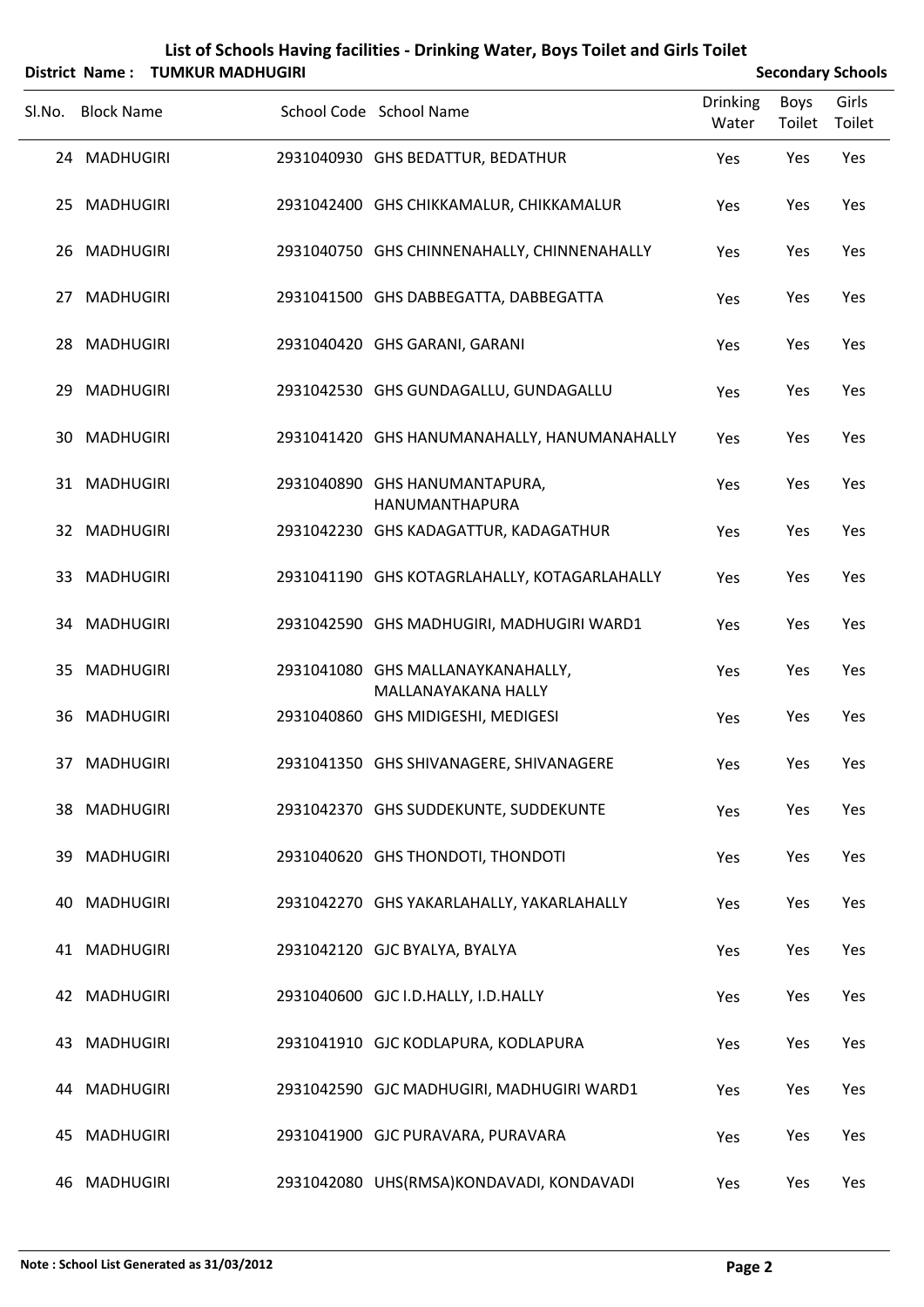|        |                   | District Name: TUMKUR MADHUGIRI |                                                 |                          |                | <b>Secondary Schools</b> |
|--------|-------------------|---------------------------------|-------------------------------------------------|--------------------------|----------------|--------------------------|
| Sl.No. | <b>Block Name</b> |                                 | School Code School Name                         | <b>Drinking</b><br>Water | Boys<br>Toilet | Girls<br>Toilet          |
|        | 47 PAVAGADA       |                                 | 2931050720 GHS ARASIKERE, ARASIKERE             | Yes                      | Yes            | Yes                      |
|        | 48 PAVAGADA       |                                 | 2931051290 GHS B.K HALLY, B.K.HALLI             | Yes                      | Yes            | Yes                      |
| 49     | PAVAGADA          |                                 | 2931050650 GHS BOODIBETTA, BOODI BETTA          | Yes                      | Yes            | Yes                      |
|        | 50 PAVAGADA       |                                 | 2931050390 GHS DODDAHALLY, CHIKKAHALLI          | Yes                      | Yes            | Yes                      |
|        | 51 PAVAGADA       |                                 | 2931050500 GHS GANGASAGARA, GANGASAGARA         | Yes                      | Yes            | Yes                      |
|        | 52 PAVAGADA       |                                 | 2931050240 GHS GOWDETI, GOWDETI                 | Yes                      | Yes            | Yes                      |
|        | 53 PAVAGADA       |                                 | 2931050200 GHS KRISHNAPURA, VENKATAPURA         | Yes                      | Yes            | Yes                      |
|        | 54 PAVAGADA       |                                 | 2931050660 GHS MARIDASANAHALLY, MARIDASANAHALLI | Yes                      | Yes            | Yes                      |
|        | 55 PAVAGADA       |                                 | 2931051250 GHS NAGALAMADIKE, NAGALAMADIKE       | Yes                      | Yes            | Yes                      |
|        | 56 PAVAGADA       |                                 | 2931050030 GHS RAJAVANTHI, RAJAVANTHI           | Yes                      | Yes            | Yes                      |
|        | 57 PAVAGADA       |                                 | 2931050630 GHS SASALAKUNTE, SASALAKUNTE         | Yes                      | Yes            | Yes                      |
|        | 58 PAVAGADA       |                                 | 2931050350 GHS SIDDAPURA, SIDDAPURA             | Yes                      | Yes            | Yes                      |
| 59     | PAVAGADA          |                                 | 2931050150 GHS VEERLAGONDHI, VEERLAGONDI        | Yes                      | Yes            | Yes                      |
|        | 60 PAVAGADA       |                                 | 2931050291 GHS Y.N HOSAKOTE, Y.N.HOSKOTE        | Yes                      | Yes            | Yes                      |
|        | 61 PAVAGADA       |                                 | 2931050910 GJC KOTAGUDDA, KOTAGUDDA             | Yes                      | Yes            | Yes                      |
|        | 62 PAVAGADA       |                                 | 2931051340 GJC PAVAGADA, PAVAGADA WARD 1        | Yes                      | Yes            | Yes                      |
|        | 63 PAVAGADA       |                                 | 2931051150 GJC THIRUMANI, THIRUMANI             | Yes                      | Yes            | Yes                      |
|        | 64 PAVAGADA       |                                 | 2931051170 GJC VALLURU, VALLUR                  | Yes                      | Yes            | Yes                      |
|        | 65 PAVAGADA       |                                 | 2931050200 GJC VENKATAPURA, VENKATAPURA         | Yes                      | Yes            | Yes                      |
|        | 66 PAVAGADA       |                                 | 2931050040 HS KODAMADUGU, KODAMADUGU            | Yes                      | Yes            | Yes                      |
|        | 67 SIRA           |                                 | 2931061061 GCHS BUKKAPATTANA, BUKKAPATTANA      | Yes                      | Yes            | Yes                      |
|        | 68 SIRA           |                                 | 2931062020 GGJC SIRA, SIRA WARD1                | Yes                      | Yes            | Yes                      |
|        | 69 SIRA           |                                 | 2931060990 GHS TAVAREKERE, TAVAREKERE           | Yes                      | Yes            | Yes                      |

## **List of Schools Having facilities ‐ Drinking Water, Boys Toilet and Girls Toilet**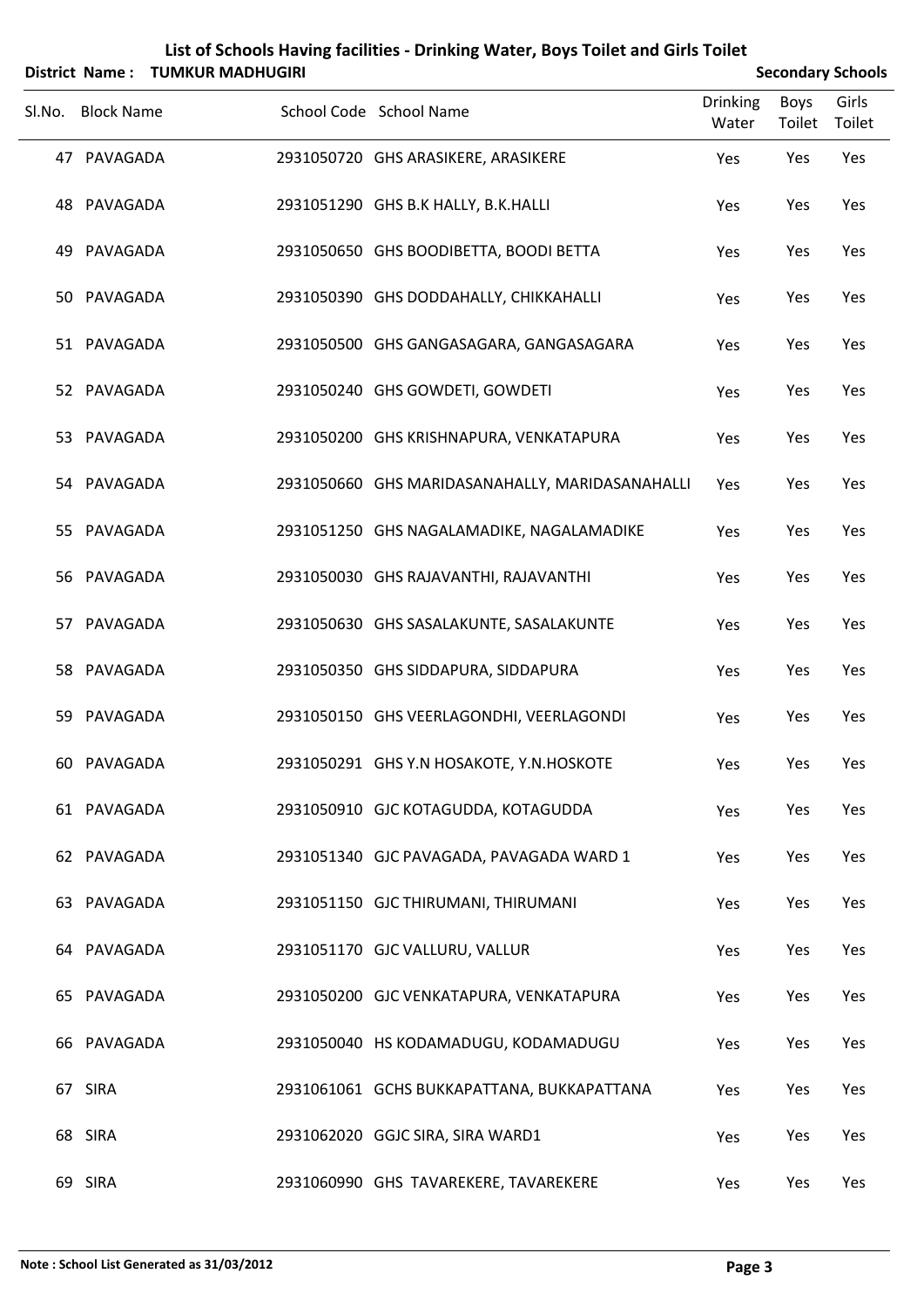|                   | District Name: TUMKUR MADHUGIRI |                                                        |                          |                | <b>Secondary Schools</b> |
|-------------------|---------------------------------|--------------------------------------------------------|--------------------------|----------------|--------------------------|
| Sl.No. Block Name |                                 | School Code School Name                                | <b>Drinking</b><br>Water | Boys<br>Toilet | Girls<br>Toilet          |
| 70 SIRA           |                                 | 2931060170 GHS BARAGURU, BARAGOORU                     | Yes                      | Yes            | Yes                      |
| 71 SIRA           |                                 | 2931061660 GHS BENCHE BASAVANAHALLY,<br>BASAVANAHALLI  | Yes                      | Yes            | Yes                      |
| 72 SIRA           |                                 | 2931060560 GHS BEVINAHALLY, BEVINAHALLI                | Yes                      | Yes            | Yes                      |
| 73 SIRA           |                                 | 2931060800 GHS BHUVANAHALLY, BHUVANAHALLI              | Yes                      | Yes            | Yes                      |
| 74 SIRA           |                                 | 2931061480 GHS BRAHMASANDRA, BRAMHASANDRA              | Yes                      | Yes            | Yes                      |
| 75 SIRA           |                                 | 2931060580 GHS CHENGAVARA, CHENGAVARA                  | Yes                      | Yes            | Yes                      |
| 76 SIRA           |                                 | 2931061270 GHS CHIKKANAHALLY, CHIKKANAHALLI            | Yes                      | Yes            | Yes                      |
| 77 SIRA           |                                 | 2931061590 GHS DODDA AGRAHARA, DODDAAGRAHARA           | Yes                      | Yes            | Yes                      |
| 78 SIRA           |                                 | 2931060010 GHS DODDABANAGERE, DODDABANAGERE            | Yes                      | Yes            | Yes                      |
| 79 SIRA           |                                 | 2931060551 GHS GOLLAHALLY, MELUKUNTE                   | Yes                      | Yes            | Yes                      |
| 80 SIRA           |                                 | 2931060280 GHS GONIHALLY, BADAMARANAHALLI              | Yes                      | Yes            | Yes                      |
| 81 SIRA           |                                 | 2931061300 GHS GULIGENAHALLY, GULIGENAHALLI            | Yes                      | Yes            | Yes                      |
| 82 SIRA           |                                 | 2931061540 GHS HETTAPPANAHATTY, HUNJUNAALU             | Yes                      | Yes            | Yes                      |
| 83 SIRA           |                                 | 2931060470 GHS HONNAGONDANAHALLY,<br>HONNAGONDANAHALLI | Yes                      | Yes            | Yes                      |
| 84 SIRA           |                                 | 2931060600 GHS HOSURU, HOSURU                          | Yes                      | Yes            | Yes                      |
| 85 SIRA           |                                 | 2931060461 GHS HULIGERE, MADALOORU                     | Yes                      | Yes            | Yes                      |
| 86 SIRA           |                                 | 2931060030 GHS KURUBARA RAMANAHALLY,<br>CHIKKABANAGERE | Yes                      | Yes            | Yes                      |
| 87 SIRA           |                                 | 2931061950 GHS MADDAKKANAHALLY,<br>MADDAKANAHALLI      | Yes                      | Yes            | Yes                      |
| 88 SIRA           |                                 | 2931062410 GHS NARAYANAPURA GATE, NARAYANAPURA         | Yes                      | Yes            | Yes                      |
| 89 SIRA           |                                 | 2931061760 GHS SAKSHIHALLY, SAKSHIHALLI                | Yes                      | Yes            | Yes                      |
| 90 SIRA           |                                 | 2931062290 GHS SHYAGADADU, SHYAGADADU                  | Yes                      | Yes            | Yes                      |
| 91 SIRA           |                                 | 2931060110 GJC LAKKANAHALLY, TADAKALURU                | Yes                      | Yes            | Yes                      |
| 92 SIRA           |                                 | 2931060401 GJC P.N HALLY, NAADOORU                     | Yes                      | Yes            | Yes                      |